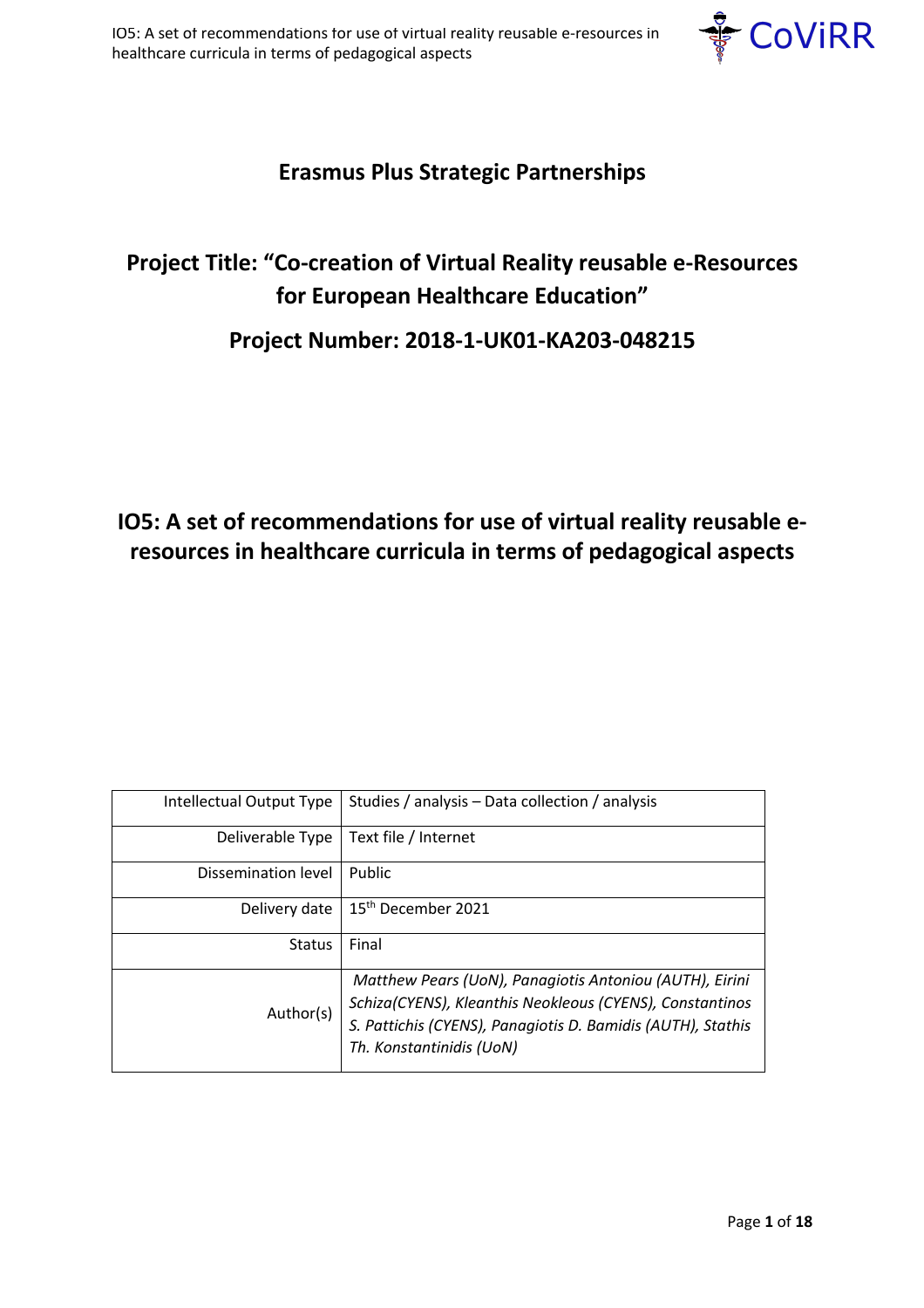

## Table of Contents

| 3.1 Panel of Experts                                                                   |
|----------------------------------------------------------------------------------------|
|                                                                                        |
| defined.<br>3.2 Delphi Survey                                                          |
|                                                                                        |
| not defined.                                                                           |
|                                                                                        |
|                                                                                        |
|                                                                                        |
|                                                                                        |
| 4.1 Table 1: Scores and data results for theories/models presented by participants     |
| 4.2 Table 2: Scores and data results for Methods of practice presented by participants |
| 4.3 Table 3: Scores and data results for Actions presented by participants10           |
|                                                                                        |
|                                                                                        |
|                                                                                        |
|                                                                                        |
|                                                                                        |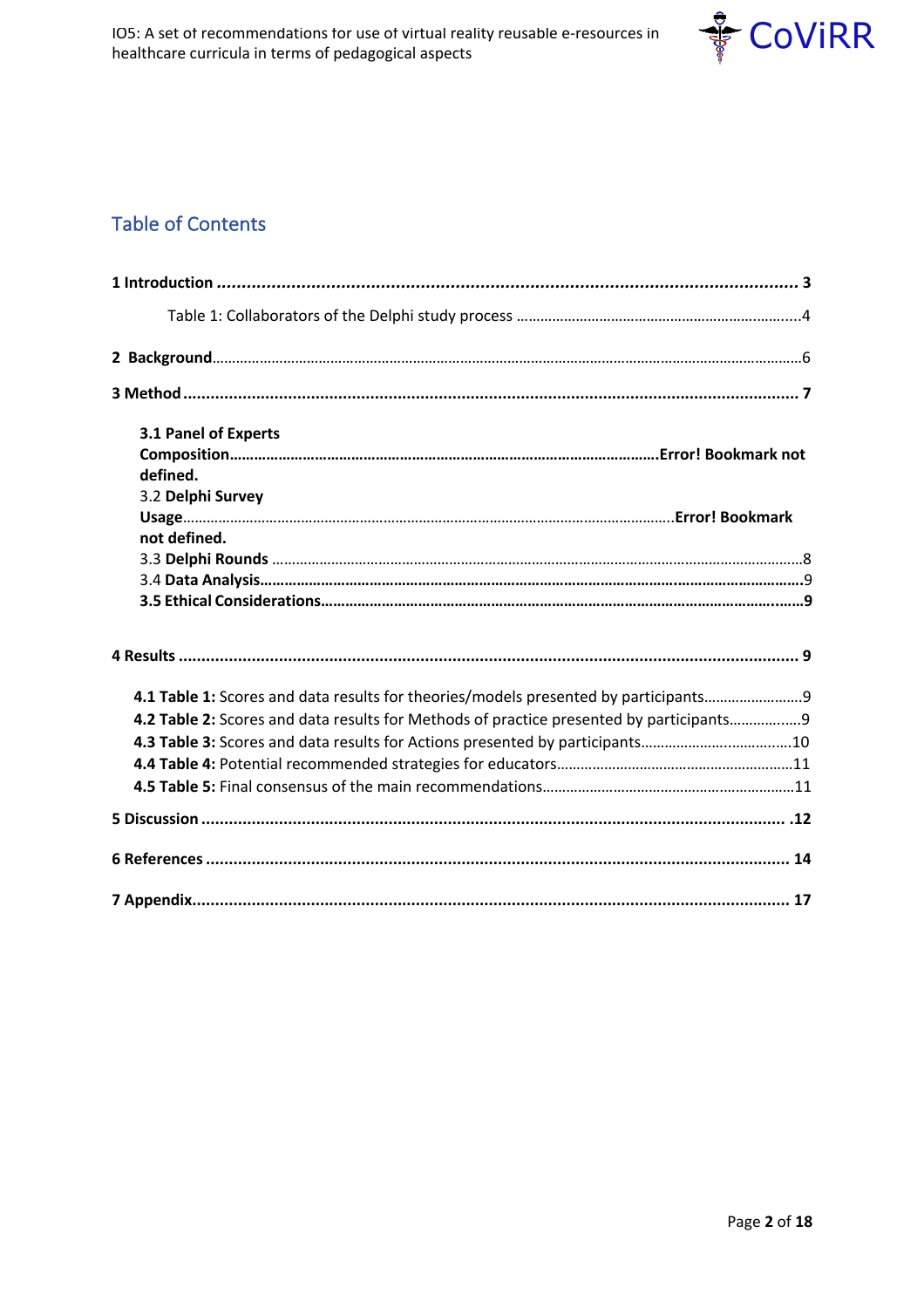

## **1. Introduction**

This document details the process involved in creating a set of recommendation guidelines for use of virtual reality reusable e-resources in healthcare curricula in terms of pedagogical aspects. This was based on IO1 (Curriculum Plan), IO3 (Best practices on co-creating virtual reality reusable e-resources) and IO4 (Feasibility and acceptance of virtual reality reusable e-resources in healthcare curricula) and using a modified Delphi process, that have been used in the past by UoN and AUTH.

Increased digitalisation of healthcare curricula by the provision of a set of recommendations for use of virtual reality reusable e-resources in terms of pedagogical aspects, is essential. These guidelines can enable clinical skills e-resources to match the existing immersive needs of the leaners and the needs of teachers and health professionals. Teaching staff have capacity to enhance their e-Learning co-creation competences and make use of co-creation best practices and recommendation for use. The CoViRR approach provided a concrete and easy to transfer solution to healthcare undergraduate, postgraduate or CPD curriculum, minimizing the cost of training and maximising the experience. With collation from the other Intellectual Outputs, CoViRR has provided a holistic, transferable approach of co-creating virtual reality reusable e-resources and creating an immersive experience of learners to other EU institutions. The set of recommendations for use of virtual reality reusable e-resources in healthcare curricula in terms of pedagogical aspects could also be used individual to incorporate existing VR reusable e-resources into the curriculum.

#### *To provide more specific content into the needs for such recommendation:*

VR has increased phenomenally in recent years however much development is through trial and error. There is little aid for the specific detail of the most appropriate methodologies behind creating and embedding effective immersive technology applications into practice. This work aimed to capture expert insight and formulate guidelines for use of virtual reality (VR) reusable e-resources for healthcare curricula in terms of pedagogical aspects. Once they were developed, these recommendations can now and have been disseminated to be impactful support for others. Further development of resources for VR reusable e-resources in healthcare curricula will benefit from these recommendations.

## *A summary of the Delphi Study is presented below:*

The study was conducted online using a modified Delphi approach. Participants were recruited through partner networks in addition to searching Web of Science for authors of recent articles in pedagogy, innovative technology, and learning informatics. To be distinguished as a Subject Matter Expert, participants had obtained elevated levels of sociometric status, extended domain experience, and high-performance outputs. Selected participants were emailed, and the first round gained 75 participants after exclusion criteria. The data was analysed by two researchers and the most significant information was reformed after thematic analysis and continued into the second round of the study. Data analysis uncovered several themes including technical strategies, compatibility and safety, organisational strategies, impact/measurements/evaluation, educator strategies, and learner strategies. Round 2 detailed the ranking or exclusion of recommendations. Round 3 permitted participants to 'fine pick' the results to best capture their expertise for methods, theory, and practice. We proposed a novel set of recommendations use of VR reusable e-resources in healthcare curricula pedagogy. These can be used for guiding, benchmarking, and comparing best practice and are freely accessible to anyone. Future upscaling of healthcare curricula pedagogy by use of VR reusable eresources can be improved by use of these recommendations.

The Delphi study has critical dependency on sourcing expert knowledge. This can be challenging if a subject area is new, a narrow field, and availability constraints are common. Regional, national, and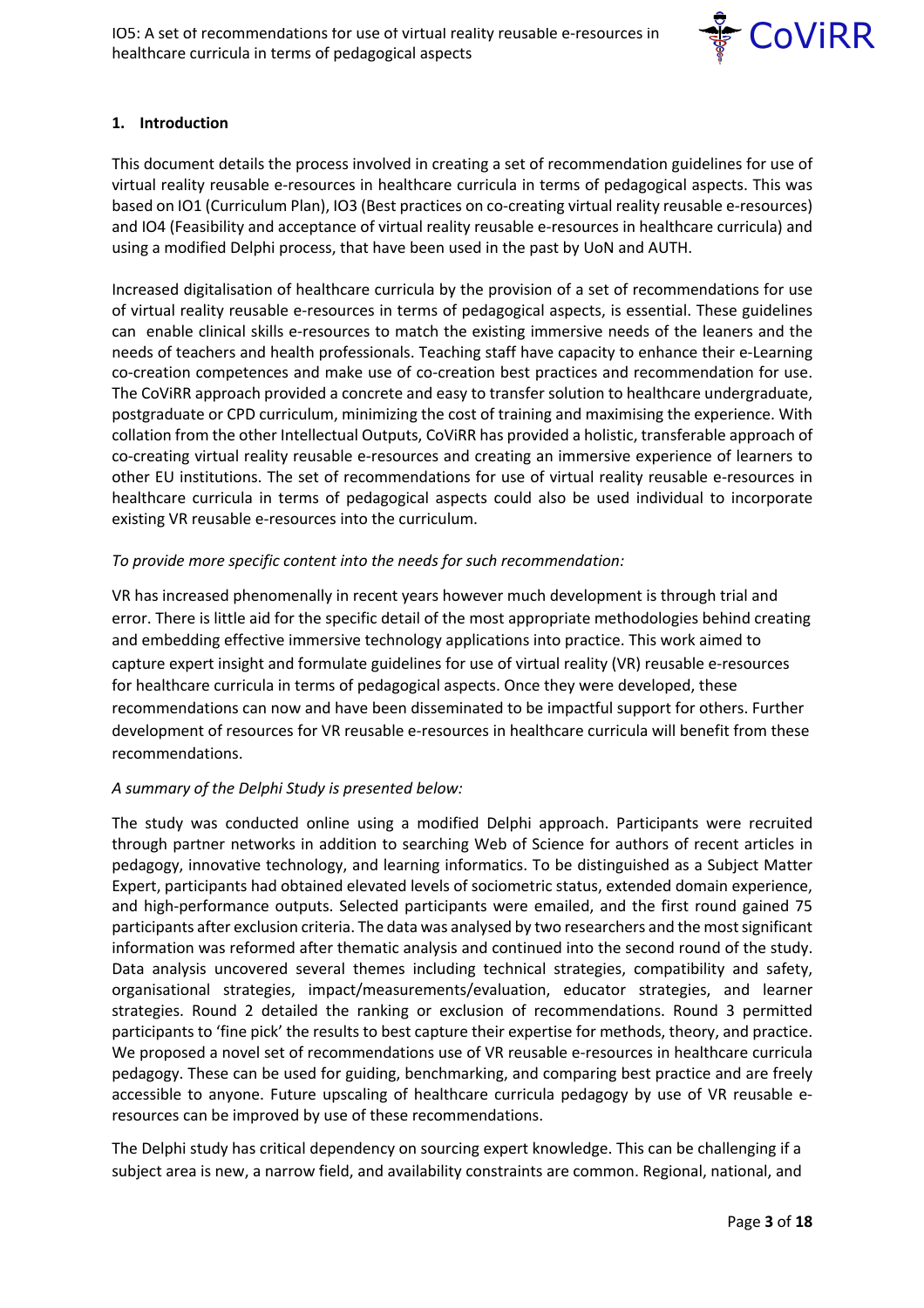

internationally relevant individuals who show expertise can strengthen the validity of the findings towards successful reuse by others. Therefore, it was a strength for CoViRR that a plethora of highprofile and highly skilled individuals were able to collaborate in providing expertise in this report. The collaborators are shown in Tabel1 below.

**Table 1:** Main portion of high-profile collaborators of the Delphi study process. Those who were in Round 1 but did not continue to Round 2 are not included however we recognise their contribution to this study also.

| Dr Rebecca Thompson             | NHS, Oxford Medical Simulation, UK.                                    |  |  |  |
|---------------------------------|------------------------------------------------------------------------|--|--|--|
| Mr James Tomlinson              | Health Education England NE & Yorks, UK.                               |  |  |  |
| Dr Faisal Mushtaq               | <b>Associate Professor</b>                                             |  |  |  |
|                                 | Associate Director, Centre for Immersive Technologies                  |  |  |  |
|                                 | University of Leeds                                                    |  |  |  |
| Mr Shekhar Biyani               | Consultant Urologist, MBBS, MS, FRCS, FRCS (Urol), FEBU, MSc (Medical  |  |  |  |
|                                 | Simulation)                                                            |  |  |  |
| Dr Sarah Markham                | B.A. (Hons), M.A. (Cantab), Ph.D.                                      |  |  |  |
|                                 | Department of Biostatistics & Health Informatics                       |  |  |  |
|                                 | Institute of Psychiatry, Psychology & Neuroscience (IoPPN)             |  |  |  |
|                                 | King's College London.                                                 |  |  |  |
| Professor Heather Wharrad       | Professor of e-Learning and Health Informatics,                        |  |  |  |
|                                 | Faculty of Medicine & Health Sciences,                                 |  |  |  |
|                                 | University of Nottingham, UK.                                          |  |  |  |
| Assoc. Prof. Jennifer C.        | Associate Professor and Assistant Dean of Scholarly Innovation         |  |  |  |
| Reneker                         | School of Population Health                                            |  |  |  |
|                                 | University of Mississippi Medical Centre, U.S.A                        |  |  |  |
| <b>Professor Trudie Roberts</b> | Professor of Medical Education                                         |  |  |  |
|                                 | Medical School,                                                        |  |  |  |
|                                 | University of Leeds                                                    |  |  |  |
| Professor Margaret Verkuyl      | NP:PHC, MN, School of Community and Health Studies, Centennial         |  |  |  |
|                                 | College.                                                               |  |  |  |
| <b>Professor DeBlieck</b>       | <b>New Mexico State University</b>                                     |  |  |  |
|                                 | College of Health, Education and Social Transformation - School of     |  |  |  |
|                                 | <b>Nursing</b>                                                         |  |  |  |
|                                 | Las Cruces New Mexico (USA).                                           |  |  |  |
| Mr Simon Flemming               | Orthopaedic Registrar and PhD(c), Barts and The London, UK.            |  |  |  |
| Dr. Gopal Nambi                 | Associate professor, Department of Health and rehabilitation sciences, |  |  |  |
|                                 | College of applied medical sciences, Prince Sattam bin Abdulaziz       |  |  |  |
|                                 | University, Al kharj, Saudi Arabia                                     |  |  |  |
| Professor Aslak Steinsbekk      | Department of Public Health and Nursing,                               |  |  |  |
|                                 | Norwegian University of Science and Technology, Norway.                |  |  |  |
| Marina Yiasemidou               | NIHR Academic Clinical Lecturer, University of Hull, ST7 colorectal    |  |  |  |
|                                 | surgery, Bradford Teaching Hospitals.                                  |  |  |  |
| Dr Cho Lee Wong                 | The Nethersole School of Nursing, Faculty of Medicine,                 |  |  |  |
|                                 | The Chinese University of Hong Kong.                                   |  |  |  |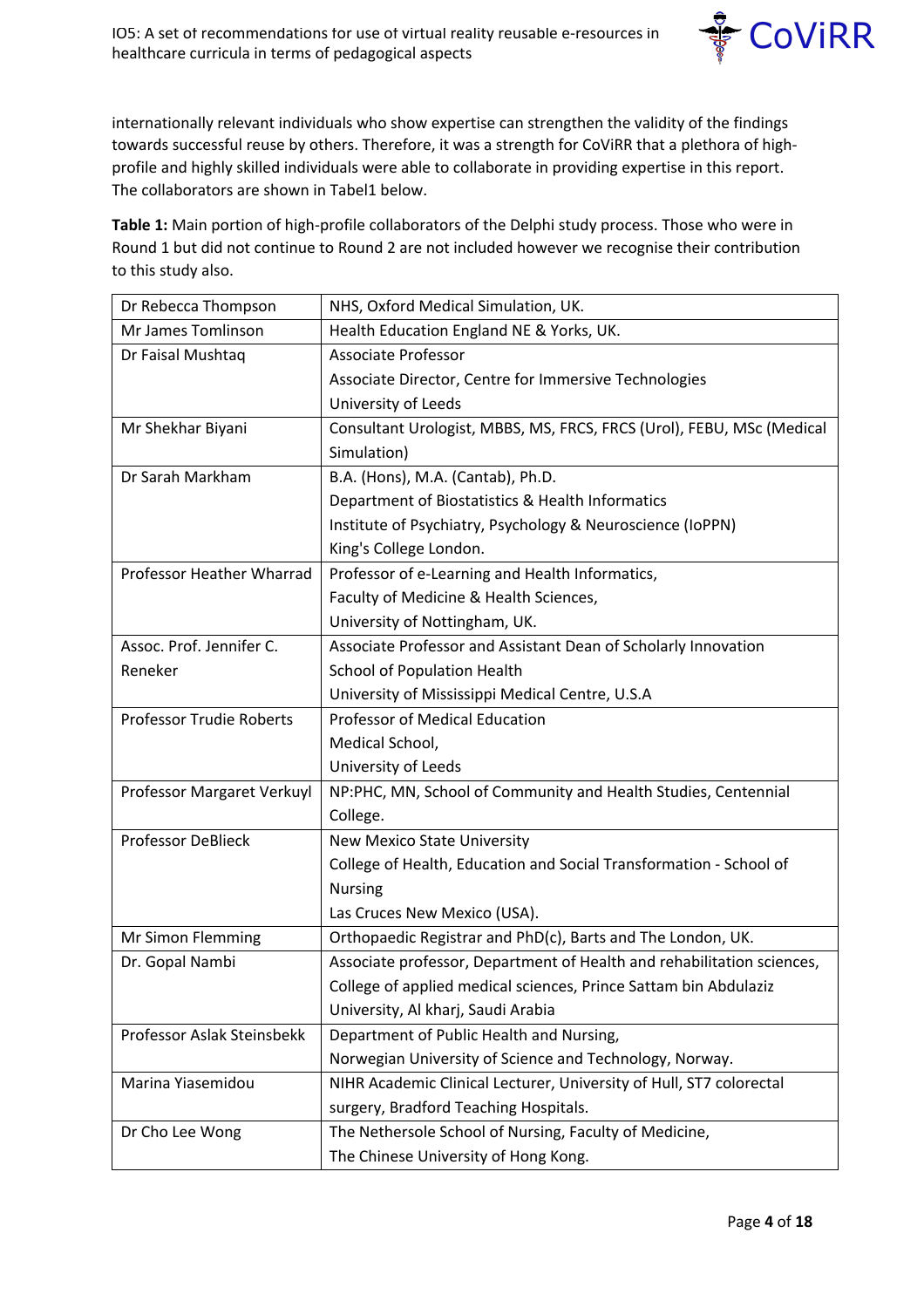

| Professor Debra Nestel  | <b>School of Clinical Sciences</b>                                 |
|-------------------------|--------------------------------------------------------------------|
|                         | Monash University, Australia                                       |
|                         | Department of Surgery (Austin Precinct)                            |
|                         | University of Melbourne, Australia.                                |
| Dr. Sebastian Rutkowski | Department of Physical Education and Physiotherapy,                |
|                         | Opole University of Technology, PL.                                |
| Prof. Sonya Jakubec     | RN, PhDm Professor, School of Nursing and Midwifery,               |
|                         | Mount Royal University, Canada.                                    |
|                         |                                                                    |
| Ken Spearpoint          | Principal Lecturer, Medical Simulation, School of Life and Medical |
|                         | Sciences, University of Hertfordshire, UK.                         |
|                         |                                                                    |
| Dr Fabrizio Cutolo, PhD | Department of Information Engineering,                             |
|                         | University of Pisa, Italy.                                         |
| Dr. Dalila Burin        | Institute of Development, Aging and Cancer,                        |
|                         | Tohoku University (Sendai, Japan).                                 |
| Mr James Henderson      | Software Developer                                                 |
|                         | School of Health Sciences, University of Nottingham, UK.           |
| Prof. Stefano Tamburin  | University of Verona, Dept. of Neurosciences, Biomedicine &        |
|                         | <b>Movement Sciences</b>                                           |
|                         | P.le Scuro 10 - 37134 Verona - ITALY                               |
| Prof. Graeme McLeod     | Consultant Anaesthetist & Honorary Professor                       |
| Dr Brennan Spiegel      | Professor of Medicine and Public Health                            |
| Pascale PIOLINO         | Head MC <sup>2</sup> Lab, University Paris                         |
|                         |                                                                    |
| Dr. Marc Lazarovici     | <b>Head of Simulation Centre</b>                                   |
|                         |                                                                    |
| Prof. Matthias Weigl    | Professor for Patient Safety                                       |
|                         |                                                                    |
| Michael Taylor          | Senior Learning Technologist                                       |
| Lars Ebert              | Co-head 3D Center Zurich                                           |
|                         |                                                                    |
| Prof. Sharon Farra      | Professor, Director of Research                                    |
|                         |                                                                    |
|                         |                                                                    |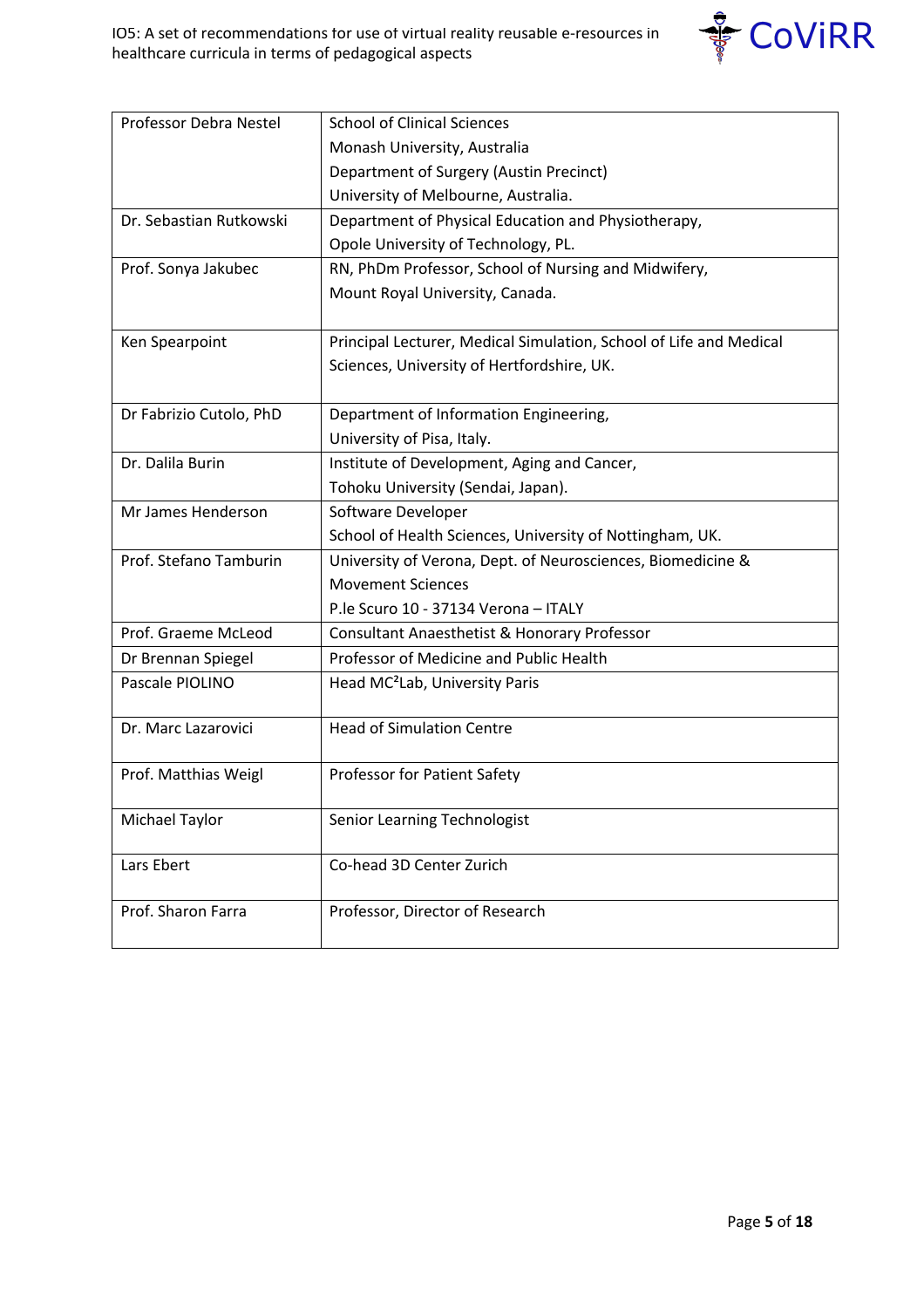

## 2. **Background**

To understand how the CoViRR team should best approach this problem, a literature review on current issues and resources was performed, followed by a methodology and plan of data analysis:

Students are experiencing increasing absence of face-to-face training and accessible simulation. Webbased services have been popular and provide the healthcare workforce with 24/7 accessible training, such as the NHS e-Learning from home programme [1]. These learning solutions have numerous benefits, but ultimately preclude essential practical skills training with fidelity akin to real-world scenarios. This is where immersive material can improve learning outcomes- they have novel components that facilitate improvements in training. These technologies include fully computergenerated interactive 3D Virtual Reality environments (VR), or mobile based VR applications, and can include digital projections that link to real-world environments to create Augmented Reality (AR). As healthcare education comprises of a vast array of roles immersive technologies must be assessed, designed, developed, implemented, and evaluated to be effective tools for students, lecturers, practitioners, and patients.

Before the pandemic, the Joint Information Systems Committee (JISC) published a report in Q4 of 2019 regarding limitations identified in Augmented Reality (AR), Virtual Reality (VR) and teaching practice [2]. This involved 101 responses from 51 organisations in Higher Education (HE) (78%) and further education/other (22%). Respondents were learning technologists (52%), academics (24%), and research/IT/other (24%). JISC supplied several key points which were a concern for the utilisation of VR in pedagogy. They stated that immersive technology is embedded in pockets rather than widespread use, and that costs remain one of the largest challenges. Additionally, higher education institutions stated they had a lack of specialist support and skills, in parallel they had limited understanding on potential uses of VR/AR. Around 96% of HE institutions indicated that in their current state, the advice and guidance of VR and AR development would be especially useful to them. Unfortunately, this guidance does not exist in a singular source that is expert-based, includes both organizational and educator levels, and specific for pedagogical application in healthcare. Responses suggested a need for advice around how to implement the technology, how to use it effectively for learning and teaching, the benefits of use, and guidance around the pros/cons of available equipment and software.

There are a small number of companies attempting to provide educational platforms that can support a global audience. Some companies provide pedagogical platforms to provide students with VR materials to examine, diagnose, communicate with, and prescribe treatment for digital patients. Growing numbers of training scenarios allow students to practice in a variety of virtual clinical settings [3]. Personalized software can adapt to user's actions to provide scaffolding of needs towards the desired learning outcome. This has premise to the real-life dynamics of incoming information in training. Indeed, emerging start-up companies who include academic rigor in parallel to product development have become more common. For example, applications exist that include content only accredited by the respective medical council in the domain intended for. The Royal College of Surgeons and the American Academy of Orthopaedic Surgeons have collaborated with immersive reality technologists to create continuous professional development and continual medical education content [4]. Scientific advisory board can also maintain an elevated level quality, relevance, and standardization [5]. Access to these resources is limited and costly, with the creation processes not documented for replication from private companies, and stakeholder inclusion is undervalued.

Furthermore, in early 2020 the COVID-19 pandemic effected global educational delivery systems in higher education and accelerated accessibility issues on a global scale. Adaptations for using immersive technologies have been sporadic in nature- partially due to the rapid timescale of effects from COVID-19, but also due to the development and implementation problems. Indeed, the authors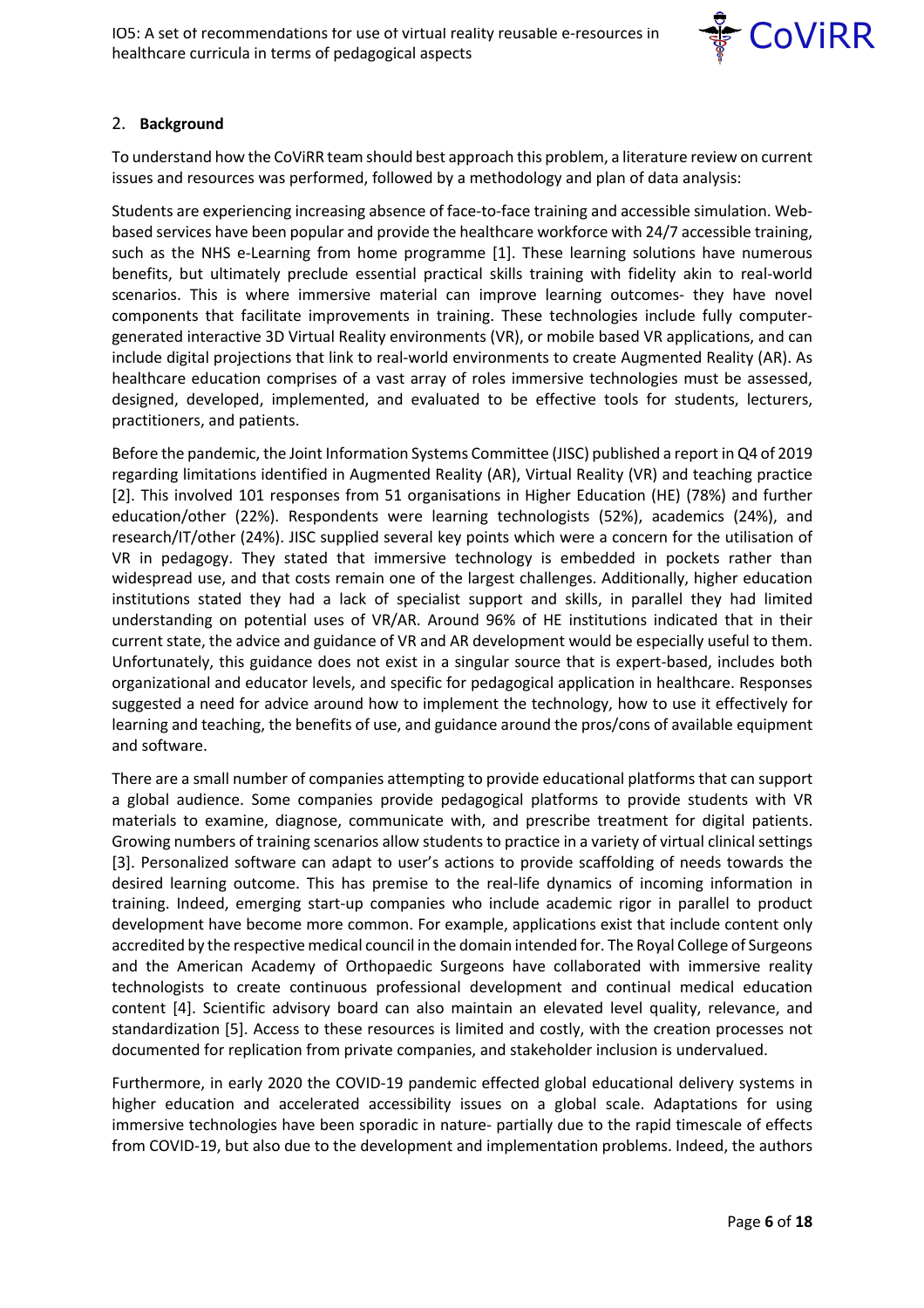

perceive the pandemic will continue to affect HE and other domains including business and tourism throughout 2022 and likely 2023 with emergence of variants.

#### *Current Limitations in healthcare pedagogy*

The processes involved in VR-based resource production are crucial in allowing other institutions to follow experience-based and research-driven guidelines to produce their own immersive reusable VR resources. The transparency of how successful companies and research institutions have developed resources needs improvement. As educational products for medical and surgical learners increase, their efficacy and acceptance by students will be problematic if creation processes are not facilitative for end-users. This will restrict incorporation into hospitals, universities, and private practices. To combat this, a recent collaboration of over 100+ professionals in healthcare including nurses, surgeons, doctors, learning technologists, academics, software developers, and leads in agencies such as Health Education England created a set of recommendations to inform best practice in these areas [6]. They included priority towards stakeholder engagement, increased planning stages, and continuing feedback and evaluation as described by a previous adapted implementation model [7]. One finding was that 'challenges exist in the design, development, implementation, and understanding of immersive training environments and must be overcome if these technologies must realise their potential.' .'though informative, this document targeted a higher macro level in healthcare, that may be too abstract for healthcare professionals and educators to follow when developing and embedding their own resources.

There are still limitations in the current landscape of immersive technology pedagogy. There is a need to expand upon and remedy the undervalue and underutilisation of co-creation processes. The main goal of the present study was to formulate a series of statements via a modified Delphi study that can be used internationally as best practice recommendations regarding usage of models, frameworks, and implementation strategies for VR pedagogy in healthcare.

#### **3. Method**

As best practice recommendations in healthcare pedagogy change with user and technology needs, the creation of a consensus of recommendations using the Delphi method is presented that support the need for such flexibility. The Delphi method permits a panel of experts to form consensus by adaptive facilitation of decision-making and prioritisation, achieving the desired guidelines [8]. It is a systematic method that cannot foresee the specific outputs, but typically produces identifications of quality indicators, review criteria, or defines methods specific to the topic at hand. This knowledge synthesis from experts is performed by the research group between each subsequent round [9].

#### *3.1. Panel of Experts Composition*

Subject Matter Experts were recruited via email. As the participants of this Delphi study were not able to be interviewed in-depth for expertise, their position and years of experience were used as correlative indicators of expertise. However, an individual's rank, years of service, or leadership status can be misinterpreted as expertise. This is problematic- as a long length of time can only aid in expertise if it contains improvements to knowledge or skill. From a cognitive perspective, an expert has obtained richer mental models of a system, increased tacit knowledge, and can anticipate future states that most colleagues would miss [10]. When filtering the participants in this study, more complex measures were considered, these were surrounding sociometric analysis (being social status), extended domain experience (time in a subject area), performance analysis (e.g., research outputs, achievements etc), and education/career analysis [11]– [15]. Eight exclusions were made due to years of experience being low (between 1-6) or stating early-career roles.

A mix of healthcare and technology professionals were included as this has been suggested to enrich the Delphi method results [10]. Five examples of healthcare-based expertise indicators were: Chief Medical Officer and founder for an internationally leading Healthcare Simulation company; Professor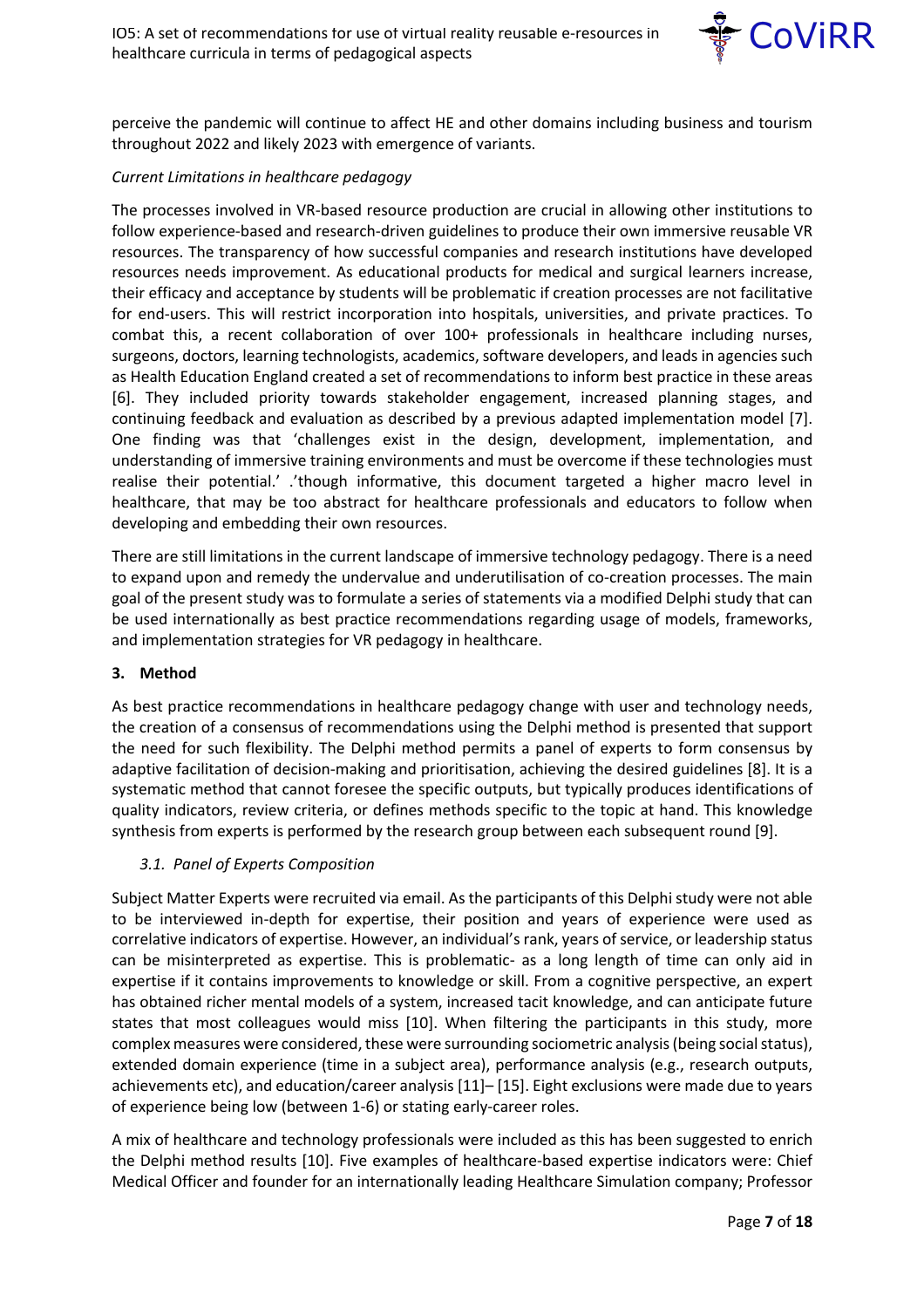

of Medical Simulation (previous President of the Association for Medical Education in Europe); Professor of Simulation Education in Healthcare (leads national programs for simulation educators); Principal Lecturer in Medical Simulation; and a Senior Director, Educational Development and Research/CPD Evaluation and Assessment Specialist. Indicators of technology-based expertise were-Software Engineer with 15+ years' experience (co-head of a world leading VR research institute); Senior research engineer with 20+ years' experience (specialist in medical software in academic skills); Learning Technologist with 20+ years' experience (health E-Learning and media specialist); and a Software Research Developer with 10+ years' experience (specialist healthcare material development for pedagogy, including VR).

#### *3.2. Delphi Survey Usage*

Participants were given a link to a questionnaire using JISC online surveys [17], via email. All experts participated using an e-questionnaire therefore adhered to COVID-19 related social distance restrictions at the time of data collection. The participants read the information sheet and signed the online consent form to agree to take part. Subsequently, they completed the demographic data form and the questionnaire.

#### 3.3. *Delphi Rounds*

Three rounds were carried out between July and November 2021. Round 1: Three open-ended questions were presented to collect information about the topic in general and were created to capture a large array of responses [18], see Table 1.

| <b>Aspect Addressed</b>               | <b>Questions</b>                                            |
|---------------------------------------|-------------------------------------------------------------|
| Sociodemographic factors              | Full Name, Consent, Role, Job Title, Years in current       |
|                                       | profession                                                  |
| Practical and experience-driven       | Please list as many pedagogical recommendations as you      |
| information                           | can for the use of VR resources into educational practice.  |
|                                       | These are based on your experiences towards successful      |
|                                       | formation and implementation of VR resources                |
| Evidence of contextual deployment     | Can you describe a scenario of how a VR resource can be, or |
| and efficacy, or expertise on         | was, used in Health Sciences/ Medical Education? This is    |
| deployment and efficacy               | based on your perspectives of how VR resources can be, or   |
|                                       | has been, utilized                                          |
| Supporting research/information       | Please identify any educational theories or frameworks that |
| to concur in parallel with expertise, | you consider can be applied in aiding towards the creation  |
| and/or suggested sources that         | and use of VR resources, into Health Sciences/ Medical      |
| facilitate the processes involved     | education                                                   |

**Table 1:** Round 1 statements and the aspects addressed, based on a previous literature overview

Round 2: After Thematic Analysis of round 1 results, a link to round 2 was sent to all participants consisting of 75 key items. The response rate after exclusion criteria was 44% from round 1 (86>31) however this number is still above the suggested amount for expert consensus and concurs with similar Delphi study frequency [19]. A Likert scale was used- 1 (strongly agree with the inclusion) to 5 (strongly disagree with this being included), along with '*not relevant'* and '*unsure*' options to leave comments in case data interpretation from round 1 was incorrect or information was unclear. Means, modes, and rank scores were used to determine the cut-off criteria for each statement, see Table 2. These central tendencies can represent most of the data therefore the collective of the participants. Round 2 results provided details for generating modification to statements in preparation for round 3 and the finalization of recommendations that gained consensus.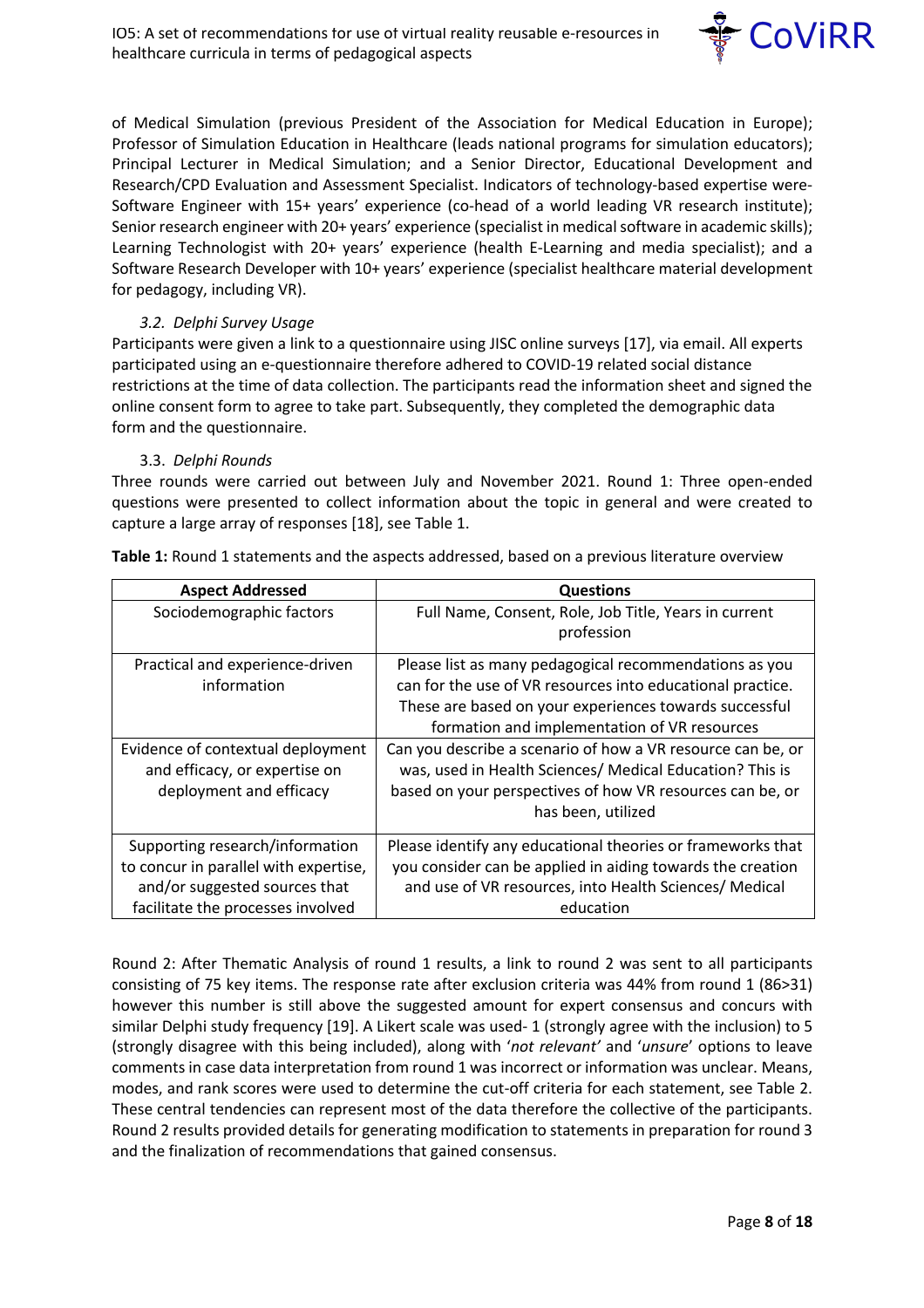

Round 3: The revised survey was sent to experts and a more definitive finalisation was presented by options for 'include', 'include after modification', or 'do not include'. The participants had the opportunity to suggest modifications to the grammar, syntax, or minor changes in context of each recommendation. The final round had 26 participants.

#### *3.4. Data Analysis*

A thematic analysis of each participant's open-ended responses was performed and cross referenced by two researchers to maintain inter-rater reliability, as data was allocated into emerging themes. The goal was to represent the participants' perceptions and comprehensions of the landscape by selecting phrases, coding them, and identifying core elements that were able to be used in round 2, with no added interpretation by the researchers. In round 2 quantitative data was the main data type via 5 point Likert scale, and the criteria used for determining consensus of inclusion were- High consensus: the median and mode responses were equal to or greater than 2 (agree) with at least 70% of the experts scoring the element proposed as positive (1 or 2). Low consensus: the median and mode responses were equal to or greater than 3 with at least 50% of the experts scoring the element proposed as positive (1 or 2). No consensus: the median and mode responses were less than 3 and less than 50% of the experts scored the element proposed as positive (1 or 2).

#### *3.5. Ethical Considerations*

Participation was voluntary and although anonymity was stated by participants, they were given the choice to be acknowledged as a collaborator towards the final outputs with their name and role included in certain documents. All participants provided their information for this purpose of collaboration acknowledgement. The study received approval from the Research and Ethics Board of the School of Health Sciences at The University of Nottingham.

#### **4. Results**

The mean years of experience was 12.1 (SD =7.5, mdn=10) for 27 participants in round 3, of which 15 participants had 10 or more years of experience. The results were coded into 4 sections consisting of approximately 10 statements in each section for round 2. The tables below show the mode and mean for each statement and if High, low, or no consensus was met.

| Rank  |                | Mode                     | Mean | Median         | Theory/ Model                           |
|-------|----------------|--------------------------|------|----------------|-----------------------------------------|
| Score | Question       |                          |      |                |                                         |
| 59    | 9              | $\mathbf{1}$             | 2.11 | $\overline{2}$ | Cognitive load theory                   |
|       |                | $\mathbf{1}$             | 2.15 | $\overline{2}$ | Cognitive affective model of immersive  |
| 60    | $\mathbf{1}$   |                          |      |                | learning                                |
| 68    | 6              | $\overline{2}$           | 2.5  | $\overline{2}$ | Social learning theory                  |
| 76    | $\overline{2}$ | $\overline{2}$           | 2.7  | $\overline{2}$ | <b>Kolb-Experiential Learning Cycle</b> |
| 77    | 5              | $\overline{2}$           | 2.83 | 3              | Davis-Technology acceptance model       |
| 80    | 3              | 3                        | 3    | 3              | Schön-Reflective practice               |
| 85    | 4              | 3                        | 3.05 | 3              | Malone and Lepper-Intrinsic Motivation  |
| 86    | 8              | 3                        | 3.25 | 3              | Humanism learning theory                |
| 87    | 12             | $\overline{2}$           | 2.57 | 3              | Sociocultural learning                  |
| 92    | 11             | $\overline{\mathcal{L}}$ | 2.67 | 3              | Dual-task paradigm                      |
| 95    | 10             | 3                        | 2.75 | 3              | Knowles-Adult Learning andragogy        |

**Table 1:** Weighted Rank score per question showing Mode and Mean to identify non-consensus questions. Weighted scores were required as response frequency differed for some questions.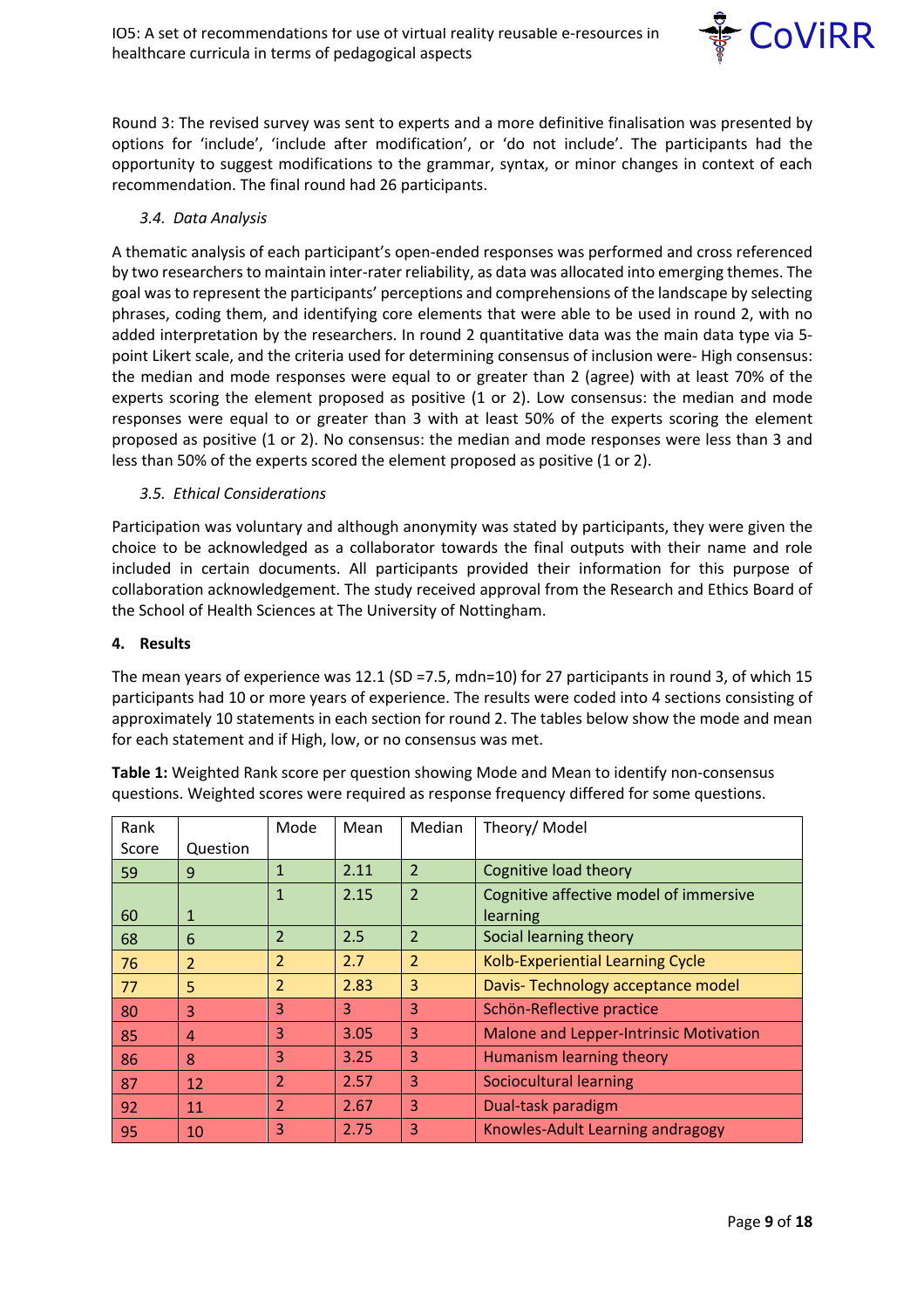

The theories/models scoring 80 or above were not included in Round 3 due to no positive consensus evidenced by neutral mode, median, and/or mean. Further to Table 1, the thematic analysis of openended suggestions supplied each model/theory with limitations not relevant to the study's goals. The second section of round 2 was regarding methods of practice towards immersive reality education in healthcare. The modes for the questions with strongly agree/agree, which meant majority consensus was reached with 8/10 questions. The medians and modes concurred therefore the rank score of 89 or above represented the cut-off criteria. Distance learning and formative- summative assessments were filtered out in round 3.

**Table 2**: Methods of practice. The methods scoring a mode of 3 or above were not included in Round 3 due to no consensus.

| Rank  |                | Mode           | Mean | Median         | Methods                                  |
|-------|----------------|----------------|------|----------------|------------------------------------------|
| Score | Question       |                |      |                |                                          |
|       |                | $\mathbf{1}$   | 2.2  | $\overline{2}$ | Discovery-Based Learning / Enquiry-Based |
| 66    | $\mathbf{1}$   |                |      |                | Learning                                 |
| 70    | 7              | 2              | 2.33 | 2              | procedural step-by-step acquisition      |
| 76    | 9              | $\mathbf{1}$   | 2.53 | 2.5            | 1:1 teaching                             |
| 77    | 8              | $\overline{2}$ | 2.57 | $\overline{2}$ | Instructional design                     |
| 77    | 6              | $\mathbf{1}$   | 2.6  | 2              | Co-design/co-creation                    |
| 78    | $\overline{2}$ | $\overline{2}$ | 2.6  | 2              | <b>Expert-novice learning processes</b>  |
| 78    | 10             | $\overline{2}$ | 2.6  | 2              | <b>Online VR courses</b>                 |
| 86    | 3              | $\overline{2}$ | 2.8  | 3              | Flipped reverse classroom                |
| 89    | 5              | 3              | 2.97 | 3              | <b>Distance Learning</b>                 |
| 94    | $\overline{4}$ | 3              | 3.13 | 3              | <b>Formative-Summative Assessments</b>   |

The third section of the Round 2 survey was regarding implementation, impact, and evaluation towards immersive reality education in healthcare. The modes for the questions with strongly agree/agree (1 or 2) which meant majority consensus was reached with 3/6 questions.

**Table 3:** The actions scoring 80 or above were not included in Round 3 due to no consensus.

| Rank  |              | Mode                     | Mean | Median                  | <b>Organisational Actions</b>                    |
|-------|--------------|--------------------------|------|-------------------------|--------------------------------------------------|
| Score | Question     |                          |      |                         |                                                  |
| 67    | 4            |                          | 2.23 | $\overline{2}$          | Accommodate ease of use and access               |
| 67    | 3            | $\overline{\mathcal{L}}$ | 2.23 | $\overline{2}$          | Integration to existing systems                  |
| 71    | 2            |                          | 2.37 | $\overline{2}$          | Make equipment available 24/7                    |
|       |              | 3                        | 2.37 | $\overline{\mathbf{c}}$ | Implement demonstrations from educators to       |
| 71    | 6            |                          |      |                         | students                                         |
|       |              | 3                        | 2.7  | 3                       | Standardisation of the development process of a  |
| 81    | $\mathbf{1}$ |                          |      |                         | <b>VR</b> resource                               |
|       |              | 3                        | 2.83 | 3                       | A certificate course or application of immersive |
| 85    | 5            |                          |      |                         | technology in healthcare                         |

The fourth section of the Round 2 survey was regarding strategies that can be used by educators to maximise VR efficacy in training/pedagogy. Analysing the responses from the Likert Scale for this section, the modes for the questions with strongly agree/agree which meant majority consensus was reached with 7/7 questions. No statement was removed as all had positive ratings about the criteria. As strong consensus was reached for these items they were not continued to the next round.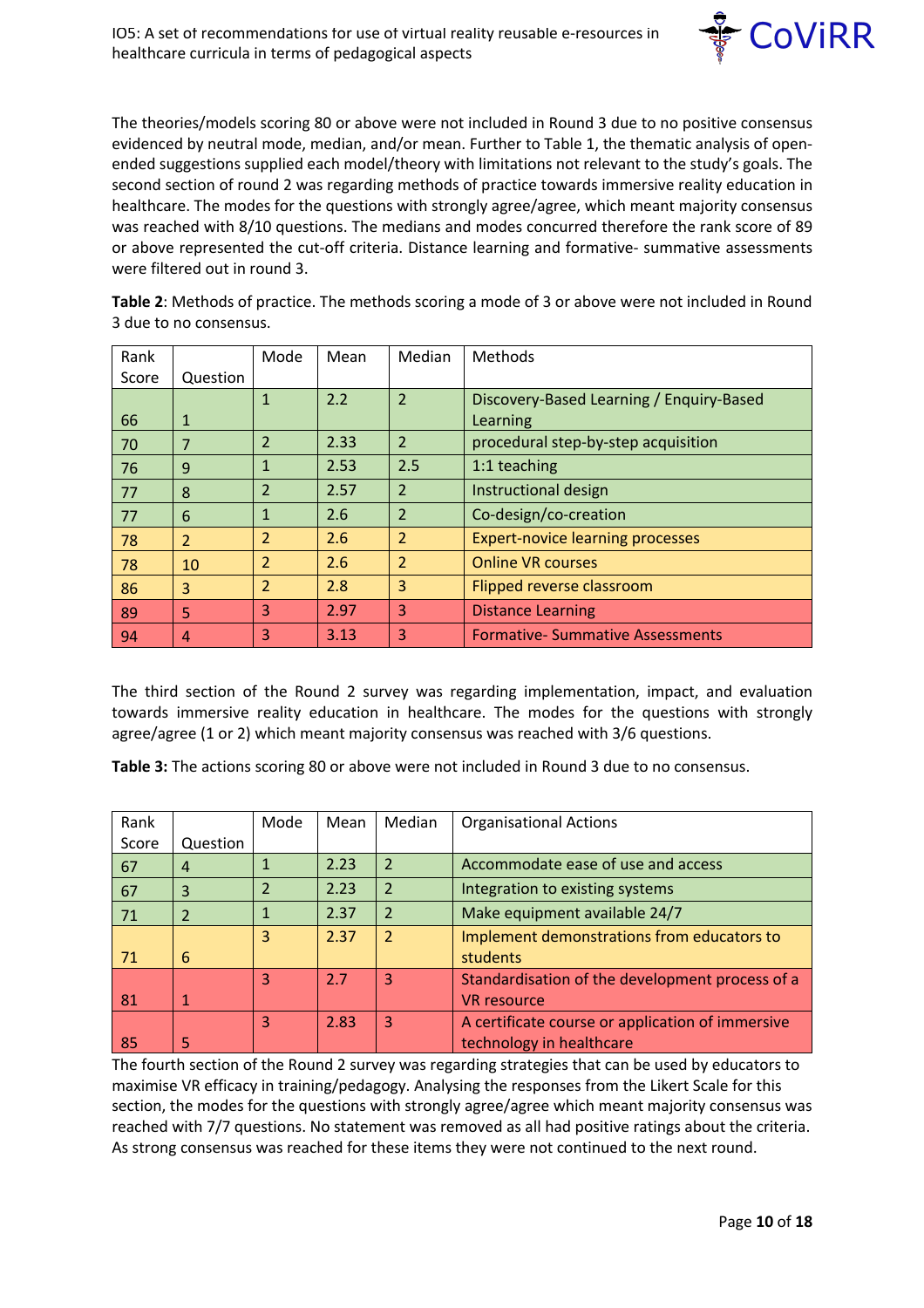

**Table 4:** Potential recommended strategies used by educators for immersive reality education in healthcare. All had strong consensus determined by the central tendencies. No recommendations were excluded

| Rank  |                | Mode                    | Mean | Median         | Strategies/actions that can be used by educators   |
|-------|----------------|-------------------------|------|----------------|----------------------------------------------------|
| Score | Question       |                         |      |                |                                                    |
|       |                | $\overline{2}$          | 2.1  | $\overline{2}$ | Use for training of cognitive knowledge, and       |
| 63    | 4              |                         |      |                | kinaesthetic skills                                |
|       |                | $\mathbf{1}$            | 2.17 | $\overline{2}$ | Training of team cooperative procedures including  |
| 65    | 5              |                         |      |                | multi-personnel management of patients             |
|       |                | $\overline{2}$          | 2.27 | $\overline{2}$ | Providing clarity about learning objectives before |
| 68    | 6              |                         |      |                | <b>VR</b> usage                                    |
|       |                | $\mathbf{1}$            | 2.33 | $\overline{2}$ | Training of medical procedures for remote          |
| 70    | 7              |                         |      |                | learners, joined by a VR group                     |
| 72    | 1              | $\mathbf{1}$            | 2.4  | $\overline{2}$ | Encourage reflection of scenarios after usage      |
|       |                | $\mathbf{1}$            | 2.43 | $\overline{2}$ | Perform pre-briefing and de-briefing of VR         |
| 73    | $\overline{2}$ |                         |      |                | scenarios                                          |
| 74    | 3              | $\overline{\mathbf{c}}$ | 2.47 | $\overline{2}$ | Establish rule on how to behave in virtual groups  |

#### **Round 3**

After closing the final round, 2 authors reviewed the participants' 'include with modification' suggestions. The changes were either accepted or rejected and moved to the appropriate 'include' or 'do not include' option. For example, a comment was '*The last sentence…needs to be: Feedback is provided throughout and at the end of the experience*.,' and several comments were present for the word 'should' to be replace with a more assertive word. Additionally, to reduce bias named 'bandwagon effect' [20], 3 questions were added in round 3 that were not favoured or had problematic wording. These questions were 2.1, 4.1, and 5.2. For example, 5.2 was "Learners' opinions have priority over the development of the Learning Resource, unless the overall learning goal becomes unachievable."- this is problematic as learner's needs can be priority, but they may not have expertise to decide how best to develop a resource to meet those needs.

**Table 5:** Final consensus of the main recommendations from round 2, some with expanded recommendations to improve specificity within their concepts.

| <b>Recommendation</b> | Include as a recommendation (%) |                                      |
|-----------------------|---------------------------------|--------------------------------------|
| 1                     | 96                              | cognitive load theory                |
| 1.1                   | 93                              |                                      |
| 1.2                   | 93                              |                                      |
| 1.3                   | 80                              |                                      |
| $\overline{2}$        | 67                              | cognitive affective model of         |
| 2.1                   | 70                              | immersive learning                   |
| 2.2                   | 88                              |                                      |
| 2.3                   | 82                              |                                      |
| 2.4                   | 61                              |                                      |
| 3                     | 71                              | social learning in immersive reality |
| 3.1                   | 60                              |                                      |
| 3.2                   | 74                              |                                      |
| 4                     | 78                              | discovery-based learning             |
| 4.1                   | 66                              |                                      |
| 4.2                   | 89                              |                                      |
| 5                     | 90                              |                                      |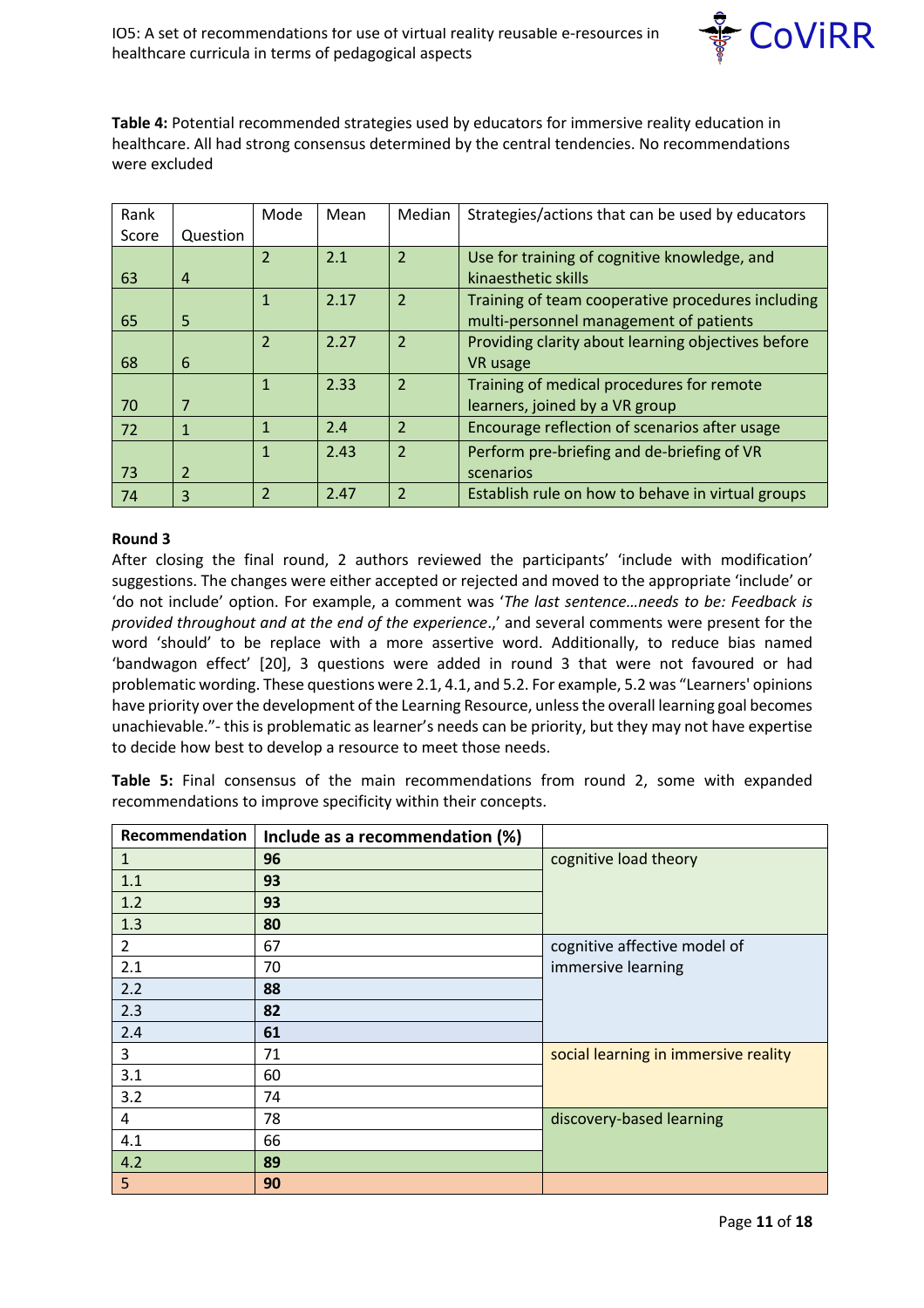

| 5.1              | 90 | Co-creation of immersive reality        |
|------------------|----|-----------------------------------------|
| $\overline{5.2}$ | 40 | resources                               |
| $\overline{5.3}$ | 88 |                                         |
| 6                | 70 | Real-time feedback                      |
|                  | 92 | Supporting Challenge and Failure        |
| 8                | 93 | Expert knowledge                        |
| 9                | 72 | Decision-making                         |
| 10               | 81 | Accommodate the ease of use             |
| 11               | 80 | <b>Integrated into existing systems</b> |

Therefore, there were 14 recommendations in round 3. These were added to the consensus items in round 2 to produce 21 bias-controlled expert-based recommendations (See Appendix).

#### **5. Discussion**

Healthcare education is constantly challenged by the ever-exploding size of its curriculum. In that context, Technology Enhanced Learning (TEL) has emerged as a necessary approach that can support the ever-growing needs of the healthcare learner [20]. VR resources have a position of privilege as TEL enablers because they have distinct educational advantages for healthcare training [21]– [23]. Development of VR resources involves significant overheads both in terms of time and in terms of financial needs. According to a previous study, it was identified that the cost, for designing and implementing only one, albeit complex, VR training exercises for healthcare professionals in hospitals, reached approximately \$106 387.00 [24]. These significant costs can only be reimbursed only through widespread and streamlined re-usability of resources. A significant body of literature describes the generic necessities for re-usability of healthcare education resources, such as the break of knowledge silos, unified standards for transferability and integration of such resources across institutions, amongst other factors [25]. However, before this project, no systematic effort has been put, so far, against the challenge of providing concrete recommendations for the characteristics and the theoretical underpinnings of re-usable VR e-resources. In this project the elicitation of recommendations from experts has been an almost horizontal activity starting at IO1 and finishing at the last topical (i.e., not institutionally horizontal, like project management or dissemination) intellectual output of the project.

From the Delphi study that was presented, a consensus of several recommendations has been identified. The practical recommendations themselves are not an impressive new set of knowledge, for those who have been entangled in the endeavour of reusable XR resource development. However, the experts' consensus provides affirmation that these actions have been, and can be, successful therefore the study should be of significant interest to the reader because it provides two further extremely important results. First, it is one of the few studies, which provide evidence of best practice recommendations for the use of VR e-resources not from the literature, but from the very leaders of healthcare education communities of practice. Thus far, such recommendations were either treated as practical truisms, or they were extracted from single silo studies (i.e., one institution evaluations). This work offers the consensus of several diverse healthcare educators providing an unprecedented weight of evidence to these recommendations.

Secondly, the recommendations about the theoretical underpinnings for the use of re-usable VR resources (cf. appendix items Recommendation 1 – Recommendation 2.3), through a consensus of communities of practice leaders in healthcare education have rarely been encountered. Identifying the consensus of the expert practitioners, regarding theoretical underpinnings for the impact and the ways to use VR e-resources is an important result on its own.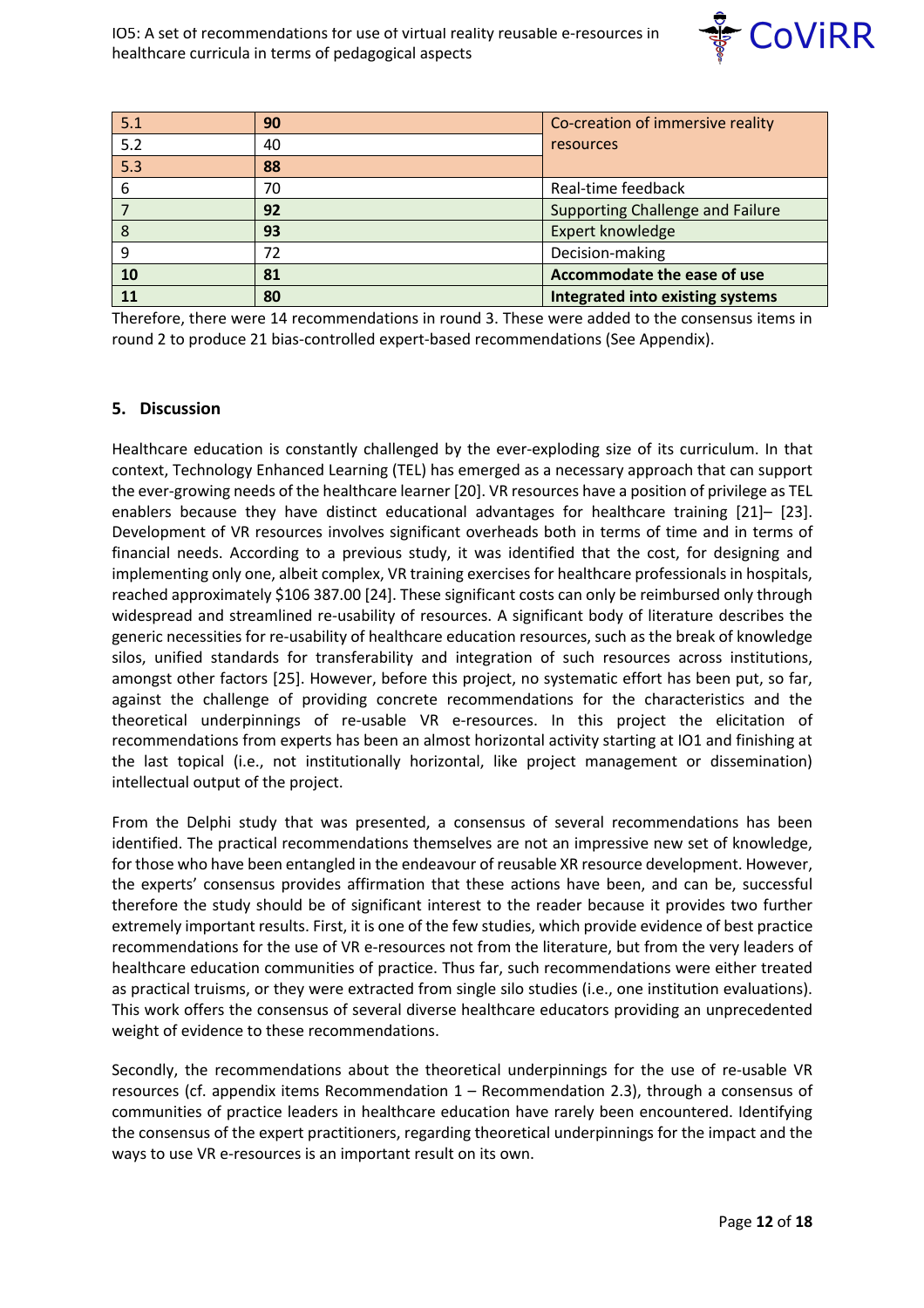

Specifically, Cognitive Load Theory [26]– [29] is a prominent theory of pedagogy and provides a theoretical framework of cognitive architecture. The main premise is that working memory and information processing is limited. Learning and skills acquisition can be hindered if a user's total cognitive load is not enough for the demands of the learning system. The limits in working memory and processing of information are exceeded when the learner fails to integrate multiple complex sources of information [30]. For users to gain positive experience and increase likelihood of practice success, users' cognitive load needed consideration in the learning environment.

On the other hand, the Cognitive Affective Model of Immersive Learning (CAMIL) posits around immersive virtual reality usage in learning- instructional method is the point of focus of efficacy when facilitated by the virtual relative medium. The groundwork to the model's development was from previous affective and cognitive research along with support for a previously developed [31]. The CAMIL was advanced from growing evidence of systematic differences between IVR and other forms of media for educational delivery [32]– [34]. This evidence surrounds interaction effects between media and method of delivery improved knowledge transfer, retention, and self-efficacy. The model has predictive power for how the relationships between six key affective and cognitive factors can influence and relate to different learning outcomes. The six factors are formed from Presence and agency and are named intrinsic motivation, self-efficacy, embodiment, cognitive load, and self-regulation. These form the desired types of knowledge necessary for skill progression.

Immersive resources that can be repurposed have emerged and proliferated for more than a decade now. With the subsequent proliferation of VR, specifically, and the advent of participatory design methods emerges a trend towards democratization of digital resources and the creation of an everincreasing crowdsourced resource pool. In that landscape of multiple emerging VR resource instantiations pools, there is a need for a theoretical base to support their pedagogical value. The present work not only presents the theoretical base that must drive the use of such resources, but also founds this and practical insights on the expert feedback of multiple communities of practice. As such, it can support the streamlining of VR resource transferability across curricula and their subsequent integration in the mainstream of healthcare education.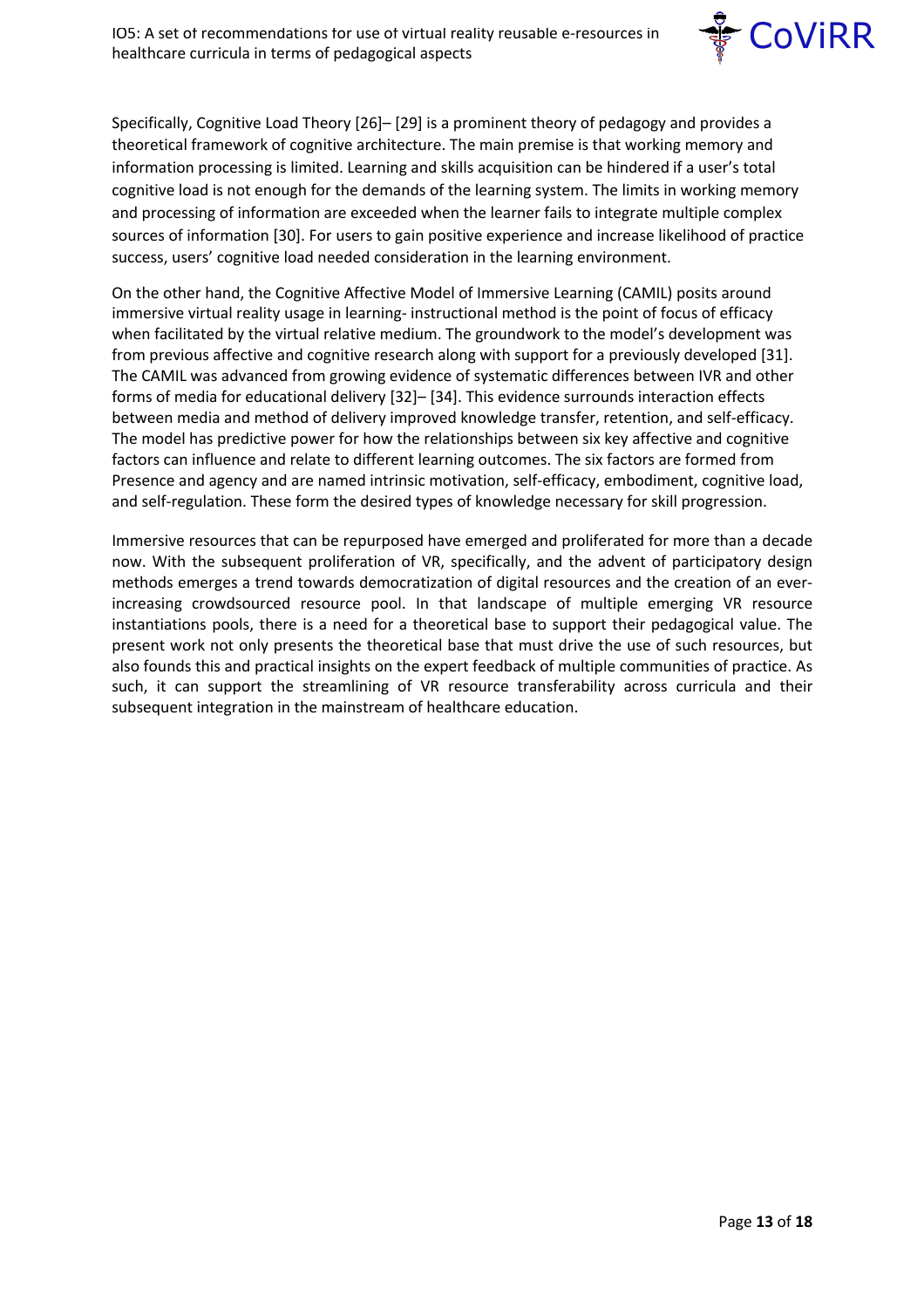

## 6. **References**

- [1] "Programmes e-learning for healthcare." https://www.e-lfh.org.uk/programmes/ (accessed Jan. 12, 2022).
- [2] "Augmented and virtual reality in learning and teaching | Jisc." https://www.jisc.ac.uk/reports/augmented-and-virtual-reality-in-learning-and-teaching-2019 (accessed Jan. 12, 2022).
- [3] "Oxford Medical Simulation Virtual Reality Healthcare Training." https://oxfordmedicalsimulation.com/ (accessed Jan. 12, 2022).
- [4] J. Raffort, C. Adam, M. Carrier, and F. Lareyre, "Fundamentals in Artificial Intelligence for Vascular Surgeons," *ANNALS OF VASCULAR SURGERY*, vol. 65, pp. 254–260, May 2020, doi: 10.1016/j.avsg.2019.11.037.
- [5] "Scientific Advisory Board Osso VR." https://ossovr.com/advisory-board/ (accessed Apr. 20, 2021).
- [6] R. K. Mathew and F. Mushtaq, "Three principles for the progress of immersive technologies in healthcare training and education," *BMJ Simulation and Technology Enhanced Learning*, vol. 7, no. 5, pp. 459–460, Jul. 6375, doi: 10.1136/BMJSTEL-2021-000881.
- [7] R. Dubrowski, M. Barwick, and A. Dubrowski, "'I Wish I Knew This Before…': An Implementation Science Primer and Model to Guide Implementation of Simulation Programs in Medical Education," *Boot Camp Approach to Surgical Training*, pp. 103–121, 2018, doi: 10.1007/978-3-319-90518-1\_10.
- [8] I. R. Diamond *et al.*, "Defining consensus: a systematic review recommends methodologic criteria for reporting of Delphi studies," *Journal of clinical epidemiology*, vol. 67, no. 4, pp. 401–409, Apr. 2014, doi: 10.1016/J.JCLINEPI.2013.12.002.
- [9] R. Boulkedid, H. Abdoul, M. Loustau, O. Sibony, and C. Alberti, "Using and Reporting the Delphi Method for Selecting Healthcare Quality Indicators: A Systematic Review," *PLOS ONE*, vol. 6, no. 6, p. e20476, 2011, doi: 10.1371/JOURNAL.PONE.0020476.
- [10] J. Suss and P. Ward, "Revealing perceptual–cognitive expertise in law enforcement: an iterative approach using verbal-report, temporal-occlusion, and option-generation methods," *Cognition, Technology and Work*, vol. 20, no. 4, pp. 585–596, Nov. 2018, doi: 10.1007/S10111-018-0493-Z.
- [11] K. E.- Interpreting and undefined 2000, "Expertise in interpreting: An expert-performance perspective," *jbe-platform.com*, Accessed: Nov. 18, 2021. [Online]. Available: https://www.jbe-platform.com/content/journals/10.1075/intp.5.2.08eri
- [12] K. Ericsson, P. W.-C. D. in Psychological, and undefined 2007, "Capturing the naturally occurring superior performance of experts in the laboratory: Toward a science of expert and exceptional performance," *journals.sagepub.com*, Accessed: Nov. 18, 2021. [Online]. Available: https://journals.sagepub.com/doi/abs/10.1111/j.1467- 8721.2007.00533.x?casa\_token=yL8\_n\_teHM4AAAAA:vnc\_6toW2WVbq6sMpBEz-ub-9\_k1X3LL-z8U9YeuDTwJg8mUfUl18znCUkpdVkr5oS833HIMvHA7Kw
- [13] K. E. of expertise and expert performance and undefined 2006, "The influence of experience and deliberate practice on the development of superior expert performance," *clinica.ispa.pt*,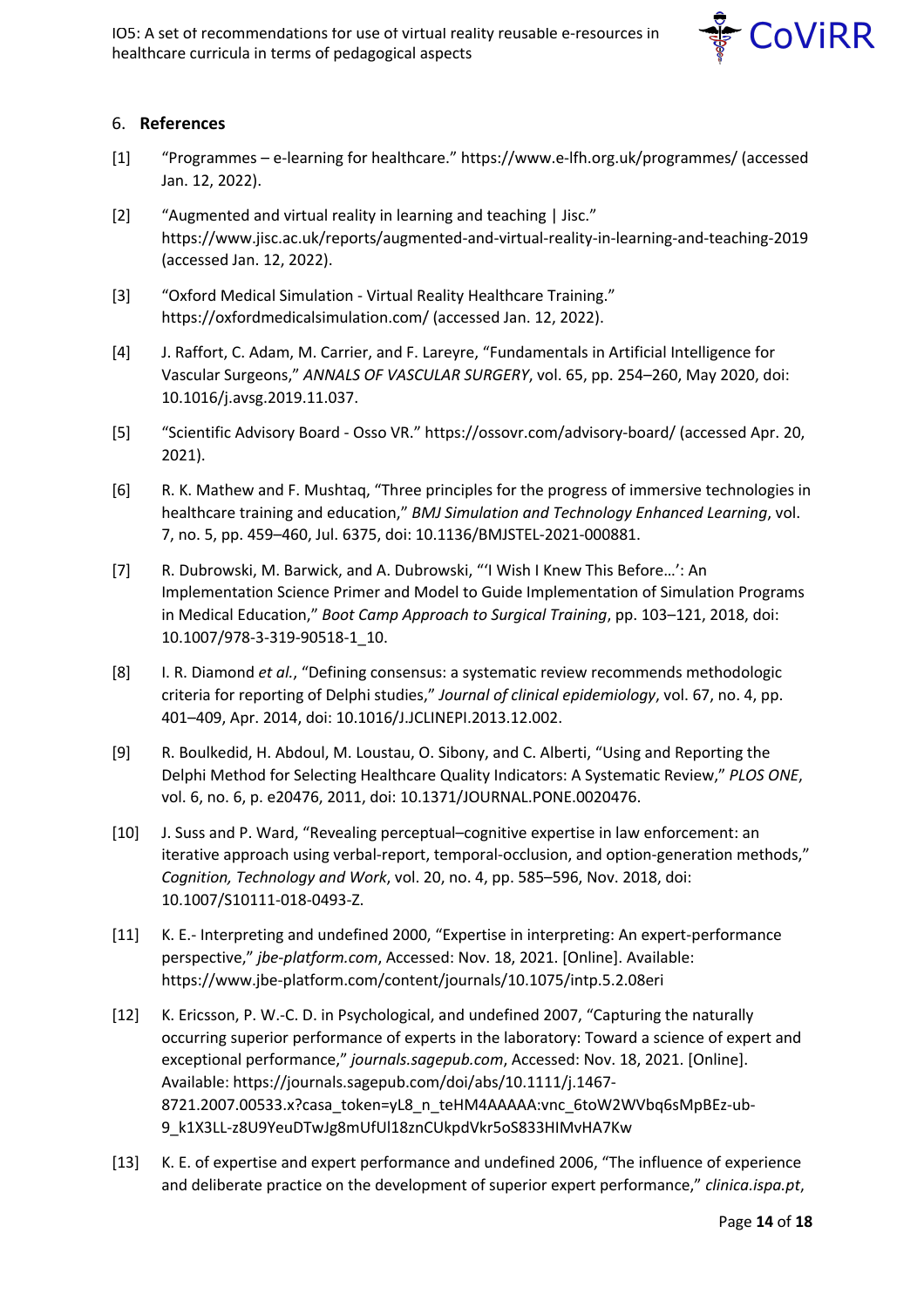

2184, Accessed: Nov. 18, 2021. [Online]. Available: https://clinica.ispa.pt/ficheiros/areas\_utilizador/user11/4\_ the influence of experience and deliberate practice on the development of superior expert\_performance.pdf

- [14] K. Ericsson, J. W. IV, P. W.-A. in N. Science, and undefined 2007, "Expert performance in nursing: Reviewing research on expertise in nursing within the framework of the expertperformance approach," *journals.lww.com*, 2007, Accessed: Nov. 18, 2021. [Online]. Available: https://journals.lww.com/advancesinnursingscience/Fulltext/2007/01000/Expert\_Performan ce in Nursing Reviewing Research.14.aspx
- [15] K. A. Ericsson and A. C. Lehmann, "Expert and Exceptional Performance: Evidence of Maximal Adaptation to Task Constraints," *Annual Review of Psychology*, vol. 47, pp. 273–305, 1996, doi: 10.1146/ANNUREV.PSYCH.47.1.273.
- [16] A. M. Mosadeghrad, "Verification of a quality management theory: using a delphi study," *International journal of health policy and management*, vol. 1, no. 4, pp. 261–271, 2013, doi: 10.15171/IJHPM.2013.55.
- [17] "Jisc." https://www.jisc.ac.uk/ (accessed Jan. 05, 2022).
- [18] C.-C. Hsu and B. A. Sandford, "The Delphi Technique: Making Sense of Consensus," *Practical Assessment, Research, and Evaluation*, vol. 12, no. 1, p. 10, Nov. 2019, doi: https://doi.org/10.7275/pdz9-th90.
- [19] D. Jiménez-Rodríguez, D. Ruiz-Salvador, M. D. M. R. Salvador, M. Pérez-Heredia, F. J. M. Ronda, and O. Arrogante, "Consensus on Criteria for Good Practices in Video Consultation: A Delphi Study," *International Journal of Environmental Research and Public Health*, vol. 17, no. 15, pp. 1–16, Aug. 2020, doi: 10.3390/IJERPH17155396.
- [20] P. E. Antoniou, C. A. Athanasopoulou, E. Dafli, and P. D. Bamidis, "Exploring Design Requirements for Repurposing Dental Virtual Patients From the Web to Second Life: A Focus Group Study," *J Med Internet Res 2014;16(6):e151 https://www.jmir.org/2014/6/e151*, vol. 16, no. 6, p. e3343, Jun. 2014, doi: 10.2196/JMIR.3343.
- [21] P. E. Antoniou *et al.*, "Biosensor Real-Time Affective Analytics in Virtual and Mixed Reality Medical Education Serious Games: Cohort Study," *JMIR Serious Games 2020;8(3):e17823 https://games.jmir.org/2020/3/e17823*, vol. 8, no. 3, p. e17823, Sep. 2020, doi: 10.2196/17823.
- [22] P. Antoniou, G. Arfaras, N. Pandria, G. Ntakakis, E. Bambatsikos, and A. Athanasiou, "Real-Time Affective Measurements in Medical Education, Using Virtual and Mixed Reality," *Lecture Notes in Computer Science (including subseries Lecture Notes in Artificial Intelligence and Lecture Notes in Bioinformatics)*, vol. 12462 LNAI, pp. 87–95, Oct. 2020, doi: 10.1007/978-3- 030-60735-7\_9.
- [23] F. Dolianiti, I. Tsoupouroglou, P. Antoniou, S. Konstantinidis, S. Anastasiades, and P. Bamidis, "Chatbots in Healthcare Curricula: The Case of a Conversational Virtual Patient," *Lecture Notes in Computer Science (including subseries Lecture Notes in Artificial Intelligence and Lecture Notes in Bioinformatics)*, vol. 12462 LNAI, pp. 137–147, Oct. 2020, doi: 10.1007/978- 3-030-60735-7\_15.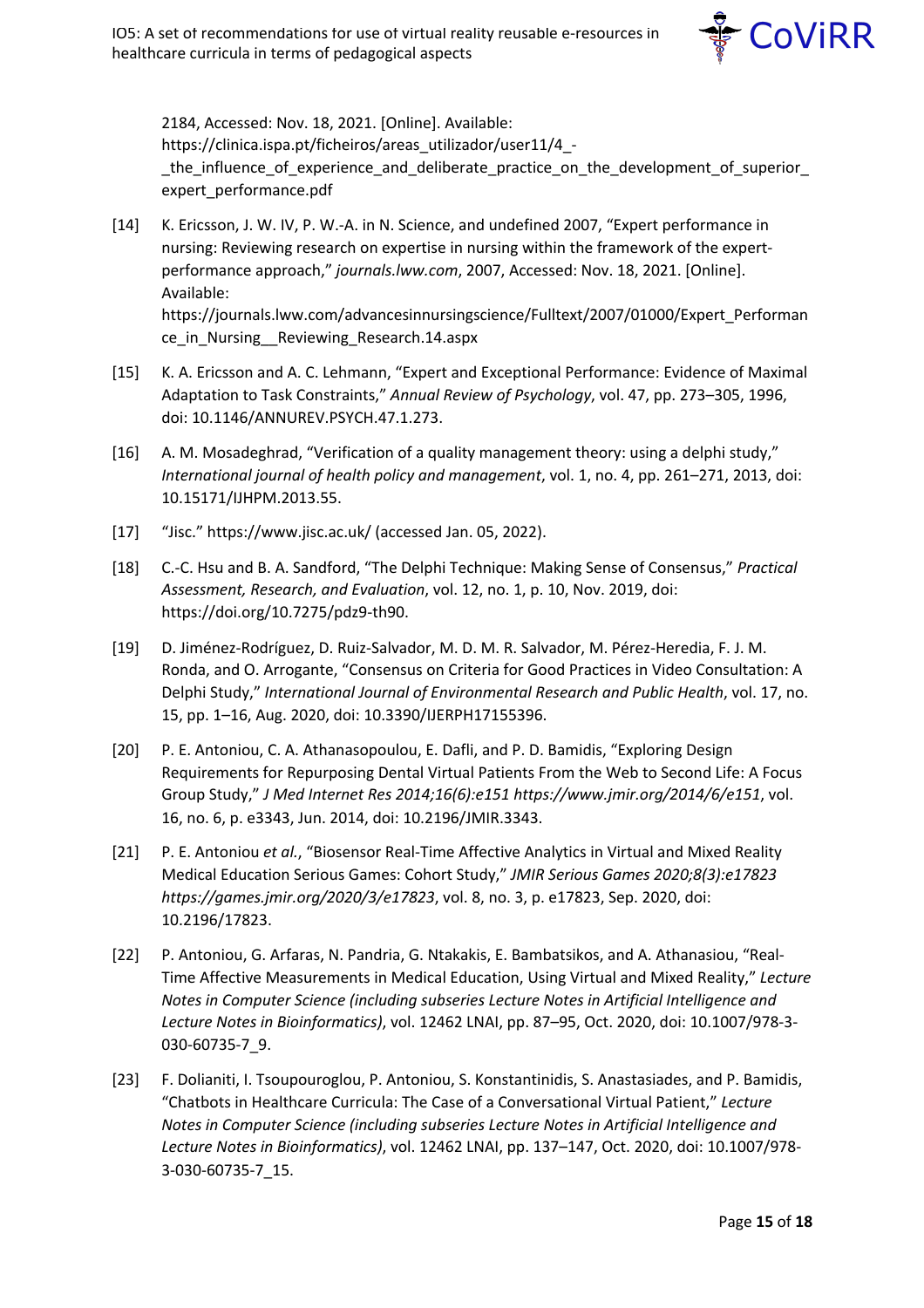

- [24] S. L. Farra *et al.*, "Comparative Cost of Virtual Reality Training and Live Exercises for Training Hospital Workers for Evacuation," *Computers, informatics, nursing : CIN*, vol. 37, no. 9, p. 446, Sep. 2019, doi: 10.1097/CIN.0000000000000540.
- [25] E. Dafli, P. Antoniou, L. Ioannidis, N. Dombros, D. Topps, and P. D. Bamidis, "Virtual patients on the semantic Web: a proof-of-application study," *Journal of medical Internet research*, vol. 17, no. 1, p. e16, Jan. 2015, doi: 10.2196/JMIR.3933.
- [26] J. Sweller, "Cognitive Load During Problem Solving: Effects on Learning," *Cognitive Science*, vol. 12, no. 2, pp. 257–285, 1988, doi: 10.1207/s15516709cog1202\_4.
- [27] S. A. W. Andersen, P. T. Mikkelsen, L. Konge, P. Cayé-Thomasen, and M. S. Sørensen, "Cognitive load in distributed and massed practice in virtual reality mastoidectomy simulation," *The Laryngoscope*, vol. 126, no. 2, pp. E74–E79, 2016, doi: 10.1002/lary.25449.
- [28] J. G. Frederiksen *et al.*, "Cognitive load and performance in immersive virtual reality versus conventional virtual reality simulation training of laparoscopic surgery: a randomized trial," *Surgical Endoscopy*, vol. 34, no. 3, pp. 1244–1252, 2020.
- [29] J. G. Frederiksen *et al.*, "Cognitive load and performance in immersive virtual reality versus conventional virtual reality simulation training of laparoscopic surgery: a randomized trial," *Surgical Endoscopy*, vol. 34, no. 3, pp. 1244–1252, Mar. 2020, doi: 10.1007/s00464-019- 06887-8.
- [30] P. A. Kirschner, J. Sweller, F. Kirschner, and J. R. Zambrano, "From Cognitive Load Theory to Collaborative Cognitive Load Theory," *International journal of computer-supported collaborative learning*, vol. 13, no. 2, pp. 213–233, Jun. 2018, doi: 10.1007/S11412-018-9277- Y.
- [31] E. Ai-Lim Lee, K. W. Wong, and C. C. Fung, "How does desktop virtual reality enhance learning outcomes? A structural equation modeling approach," *Computers & Education*, vol. 55, no. 4, pp. 1424–1442, Dec. 2010, doi: 10.1016/J.COMPEDU.2010.06.006.
- [32] S. Klingenberg, M. L. M. Jørgensen, G. Dandanell, K. Skriver, A. Mottelson, and G. Makransky, "Investigating the effect of teaching as a generative learning strategy when learning through desktop and immersive VR: A media and methods experiment," *British Journal of Educational Technology*, vol. 51, no. 6, pp. 2115–2138, Nov. 2020, doi: 10.1111/BJET.13029.
- [33] R. E. Mayer, "The Cambridge Handbook of Multimedia Learning," *The Cambridge Handbook of Multimedia Learning, Second Edition*, pp. 1–930, Jan. 2014, doi: 10.1017/CBO9781139547369.
	- [34] O. A. Meyer, M. K. Omdahl, and G. Makransky, "Investigating the effect of pre-training when learning through immersive virtual reality and video: A media and methods experiment," *Computers & Education*, vol. 140, p. 103603, Oct. 2019, doi: 10.1016/J.COMPEDU.2019.103603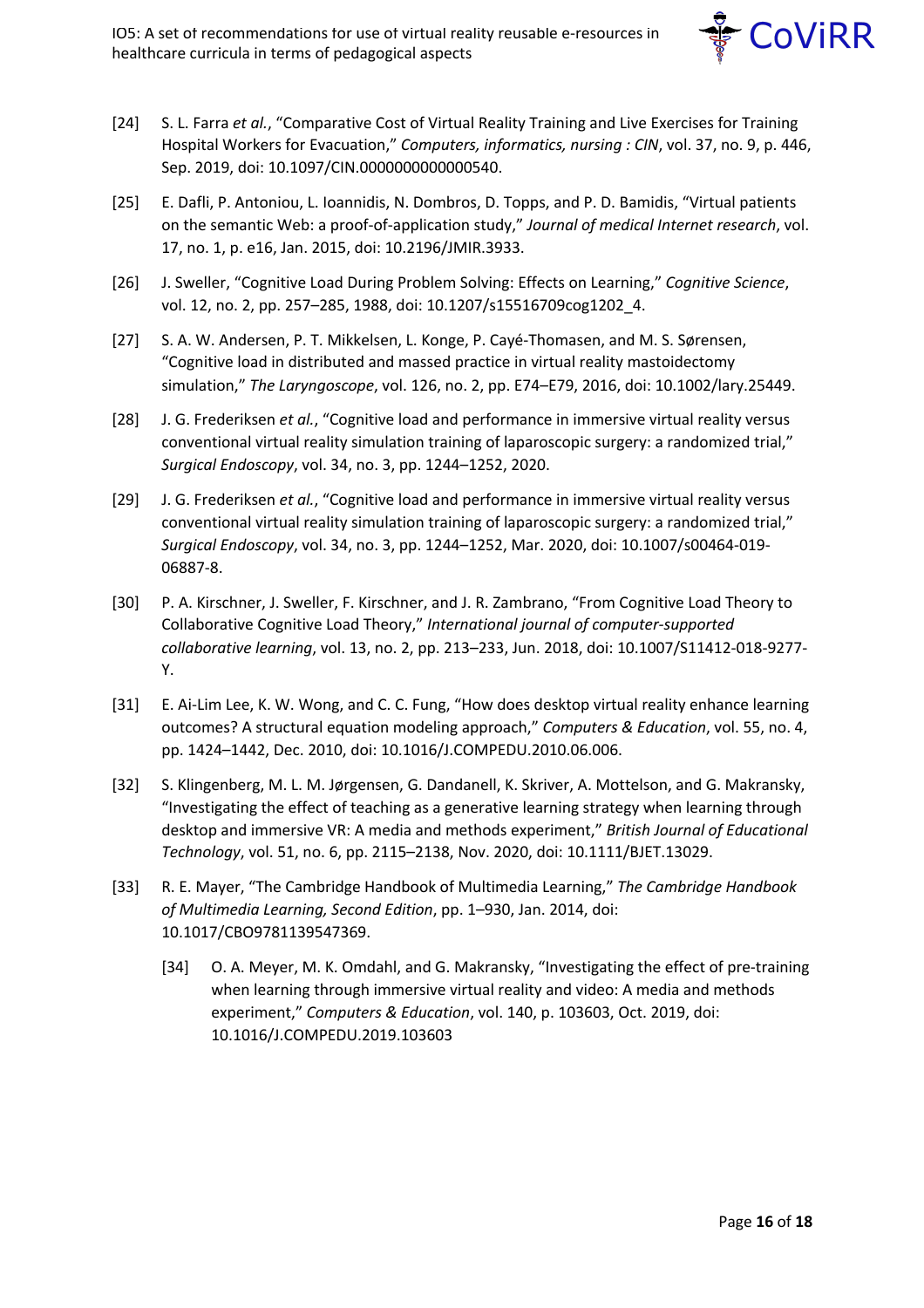

## **7. Appendix:**

*Final set of Recommendations produced from expert Delphi study for VR resource development and pedagogy:*

**Recommendation 1 (96):** Cognitive Load Theory should be used as one primary theory within the final set of recommendation guidelines for use of virtual reality (VR) reusable e-resources in healthcare curricula, in terms of pedagogical aspects.

**Recommendation 1.1 (93):** The volume of information experienced by Learners should be measured, during design of a Learning Resource. The weight and impact of each element should be considered for the intrinsic and extrinsic load of the Learners.

**Recommendation 1.2 (93):** Recognised measures of Cognitive Load should be used during testing with samples of Learners, to identify areas of cognitive overload and/or inefficient data presentation.

**Recommendation 1.3 (80):** Negative effects from high cognitive demand on Learners' understandings of information, or their learning experience, should be rectified before continuation.

**Recommendation 2.2 (88):** Self-embodiment by a first-person perspective in Immersive Virtual Reality should be the primary/default perspective for Learners.

**Recommendation 2.3 (82):** Self-regulation should be encouraged through natural reflective opportunities in an immersive environment. It should aim to scaffold a learner's ability to receive positive feedback, attempt continuation of tasks, and regulate feeling

**Recommendation 4.2 (89):** Learners should be allowed to draw their own conclusion of meaningful connections in information presented. Feedback is strictly provided only after this occurrence.

**Recommendation 5 (80):** Co-creation of Immersive Reality resources should be used as one primary method within the final set of recommendation guidelines for use of virtual reality (VR) reusable eresources in healthcare curricula, in terms of pedagogical aspects.

**Recommendation 5.1 (85):** Co-creation of Learning Resources should be the primary method of design and development- as guided by a proven conceptual framework.

**Recommendation 5.3 (88):** A design structure is important for an efficacious outcome- such as Analysis, Design, Development, Implementation, and Evaluation (ADDIE). This can guide and optimize co-creation of Learning Resources.

**Recommendation 7 (92):** A learning resource should allow Learners to challenge their comprehension of the system, and support failure.

**Recommendation 8 (93):** Expert knowledge should be included as feedback. When expert knowledge is provided to a Learner, this provides effective scaffolding of the learner's cognitive schema towards more complex comprehension of the system.

**Recommendation 10 (81):** Assert how the organisation can accommodate the ease of use and access for learners.

**Recommendation 11 (80):** Newly created learning resources should be integrated into existing systems where possible, to ease the transition to novel resources for the learners.

*Strategies/Actions that are recommended to be used by Educators* 

**Recommendation A**: Encourage reflection of scenarios after usage.

**Recommendation B:** Perform pre-briefing and de-briefing of VR scenarios.

**Recommendation C:** Providing clarity about learning objectives before VR usage.